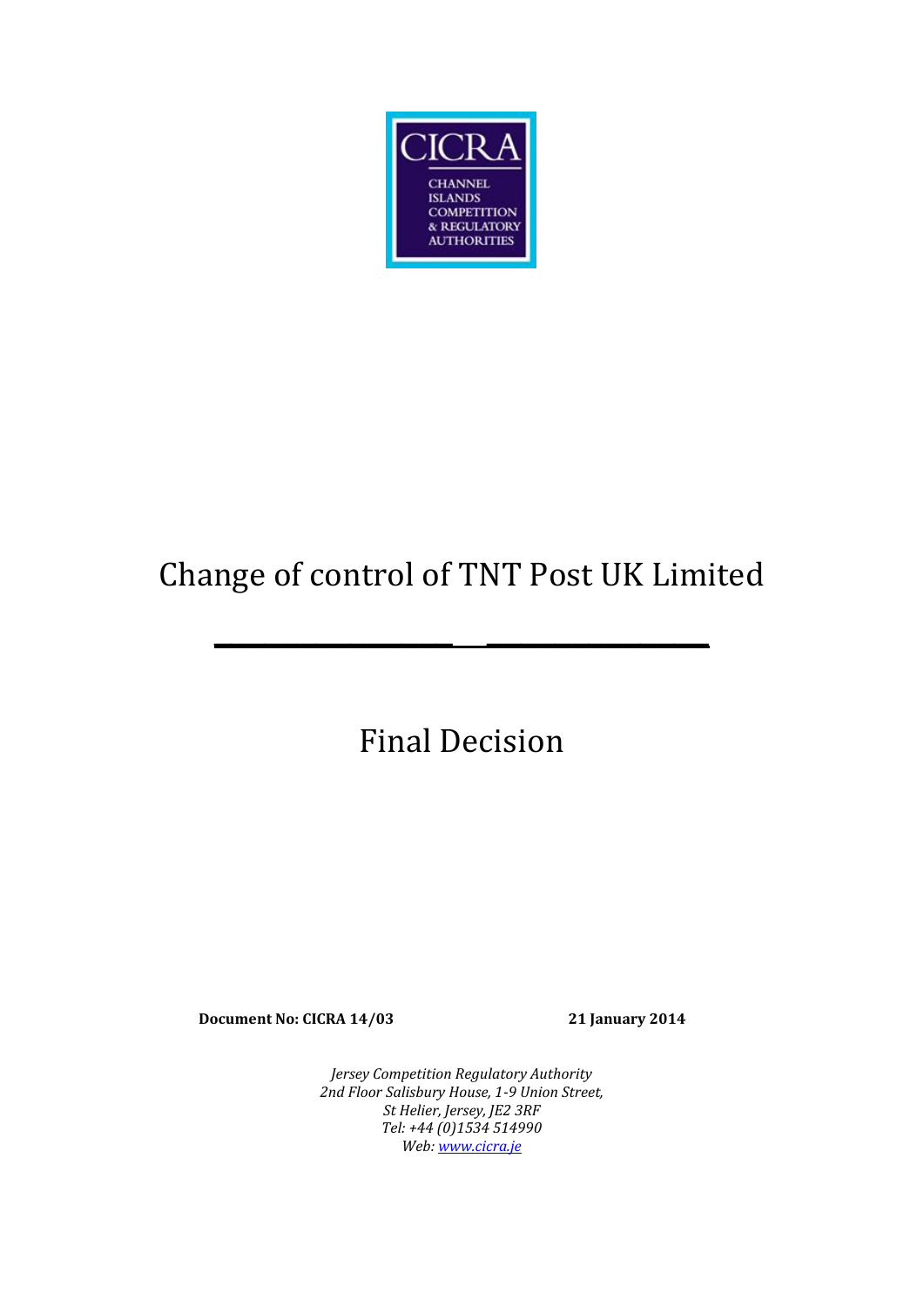### **1. Introduction**

The Jersey Competition Regulatory Authority (**JCRA**) received a notification of the proposed change of control of TNT Post UK Limited (**the Licensee**), holder of a Class I Postal Operator's Licence issued under the Postal Services (Jersey) Law 2004.

The Licensee is currently a wholly owned subsidiary of PostNL N.V. (**PostNL**) *1* . However, it is proposed that PostNL will restructure its business to retain a significant minority interest in the Licensee of c32%. A financial investor, Lloyds Development Capital (Holdings) Limited, will acquire a matching stake and the existing and future management and employees of the Licensees group will acquire an interest of 36%.

The Licensee is obliged under its licence to notify the JCRA of the proposed change of control. The JCRA is then required to consider whether to approve or reject the change of control, or to approve the change of control with conditions (e.g. by modifications to the licence or other regulatory action).

The proposed acquisition of joint control of the Licensee by PostNL and Lloyds Development Capital (Holdings) Limited was considered separately by the Guernsey Competition and Regulatory Authority for the purposes of The Competition (Guernsey) Ordinance, 2012 and has received unconditional approval (CICRA 14/02).

On 13 January 2014, the JCRA issued a provisional decision to approve the change of control of the Licensee (CICRA 14/01).

*<sup>1</sup>* PostNL provides mail, parcels and support services, both physical and digital, in its home market of the Netherlands, as well as in the United Kingdom, Germany, Italy, Luxembourg and Belgium (and elsewhere). PostNL has no physical presence, staff and carries out no activities in Jersey.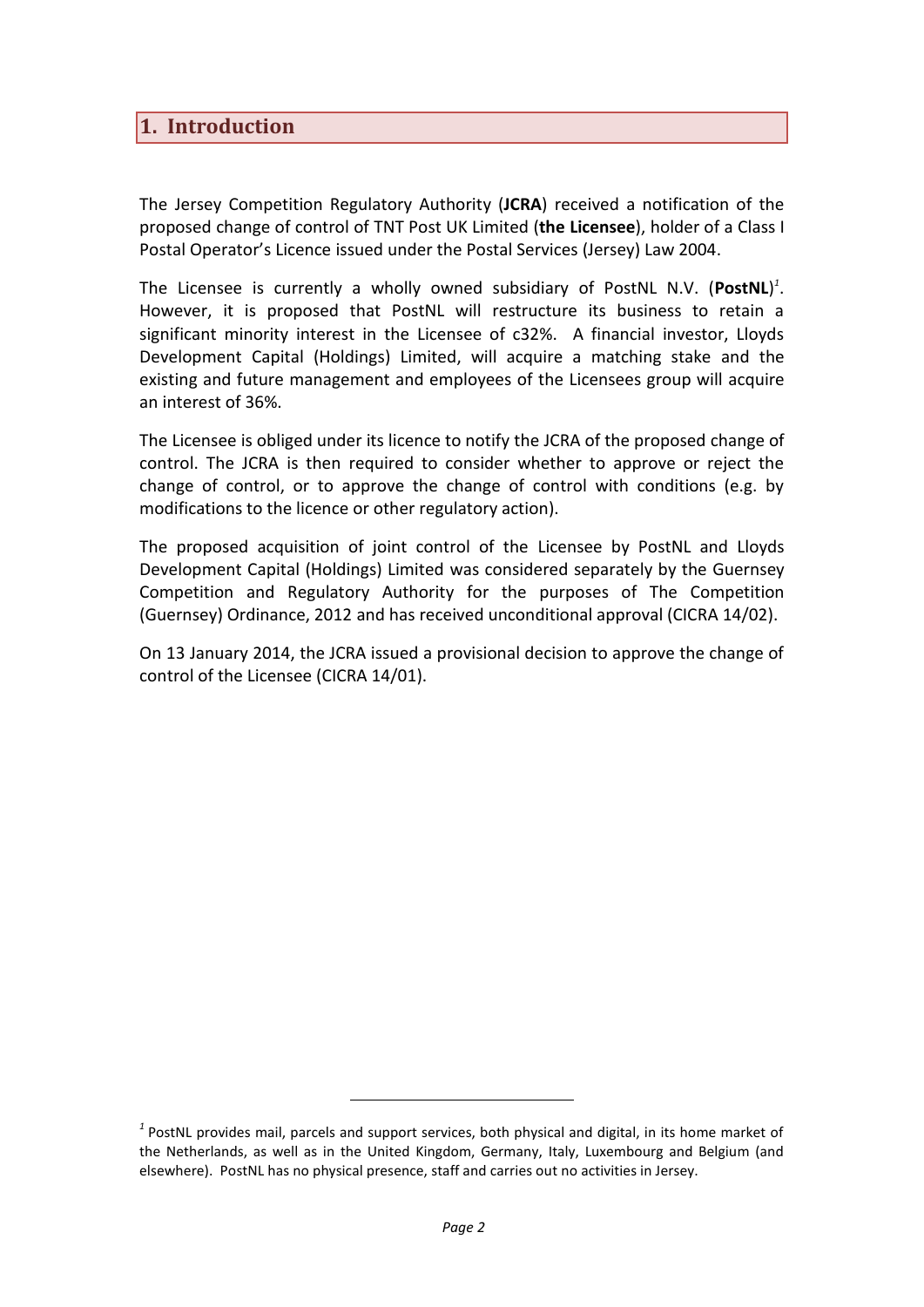# **2. Legal Background**

#### **Change of control provisions in licences held by postal operators in Jersey**

The Licensee's licence contains change of control provisions and provides as follows:

*2.7 The Licensee shall notify the JCRA of any proposed Change of Control of the Licensee or an Associated Company forthwith upon the Licensee, or its chairman, chief executive officer, chief operating officer or any director becoming aware of the proposed change, and in any event prior to the acceptance by the Licensee or its shareholder of any such proposal.*

*2.8 Within thirty (30) days of the JCRA's receipt of a notification from the Licensee of a proposed Change of Control under Condition 2.7, the JCRA may:* 

- *(a) approve, in writing, the proposed change; or*
- *(b) disapprove, in writing, the proposed change, giving reasons; or*
- *(c) approve, in writing, the proposed change or the change subject to the Licensee accepting a modification of the Licence under Article 19 of the Postal Law;*

*and, in addition to any of the above measures, the JCRA may issue such Directions to the Licensee or invoke any of the applicable sanctions, penalties or remedies in the Postal Law or the Licence as the JCRA reasonably considers necessary and appropriate.*

*In taking action under this Condition, the JCRA may have regard to whether or not the JCRA would have awarded the Licence to the Licensee, had the Change of Control taken effect prior to the award.*

The concepts of control and change of control are defined in Condition 2.9 of the Class I licence granted to the Licensee:

*In this Condition 2, "Control" shall mean any direct or indirect possession of any power or right that enables a person or group of persons to direct, or cause the general direction of, the management or policies of the Licensee or an Associated Company by any means. In any event, a person or group of persons shall be deemed to Control the Licensee or an Associated Company of the Licensee if:* 

*(a) he or they exercise(s) or control(s) the exercise of fifty (50) per cent or more of the votes able to be cast at general meetings of the Licensee or the Associated Company on all, or substantially all, matters; or*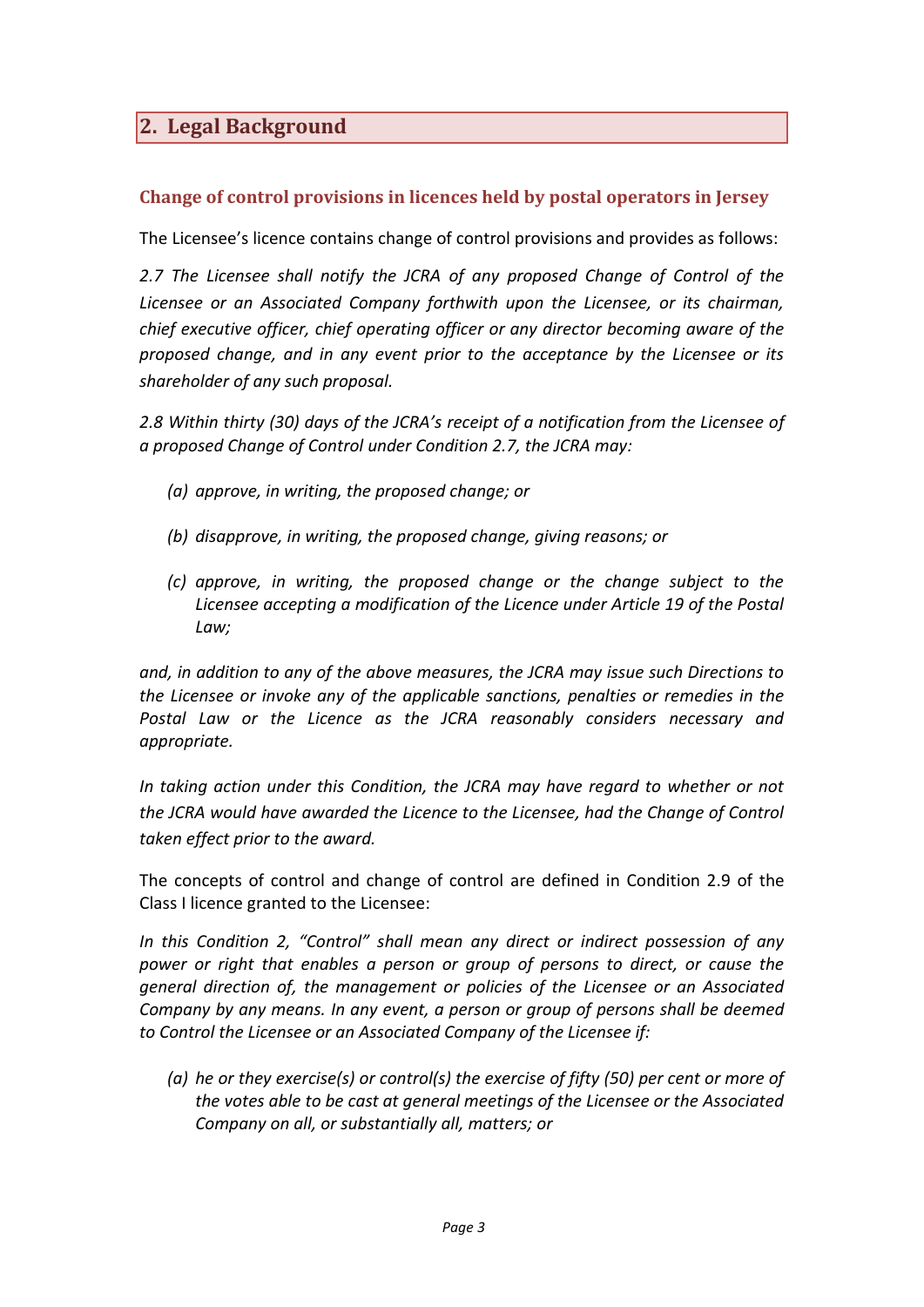- *(b) he is or they are able to appoint or remove directors holding a majority of*  voting rights at board meetings on all, or substantially all, matters or he is or *they are, able to appoint or remove a majority of the governing body of the Licensee or the Associated Company; or*
- *(c) he or they exercise(s) or control(s) the exercise of fifty (50) per cent or more of the partnership or other ownership interests of the Licensee or the Associated Company;*

*and, in each case, reference to the Licensee or an Associated Company shall include any person or group of persons who Controls the Licensee or an Associated Company in any of such ways, and "Change of Control" shall mean any change as a result of which any other person or group of persons acquires Control.*